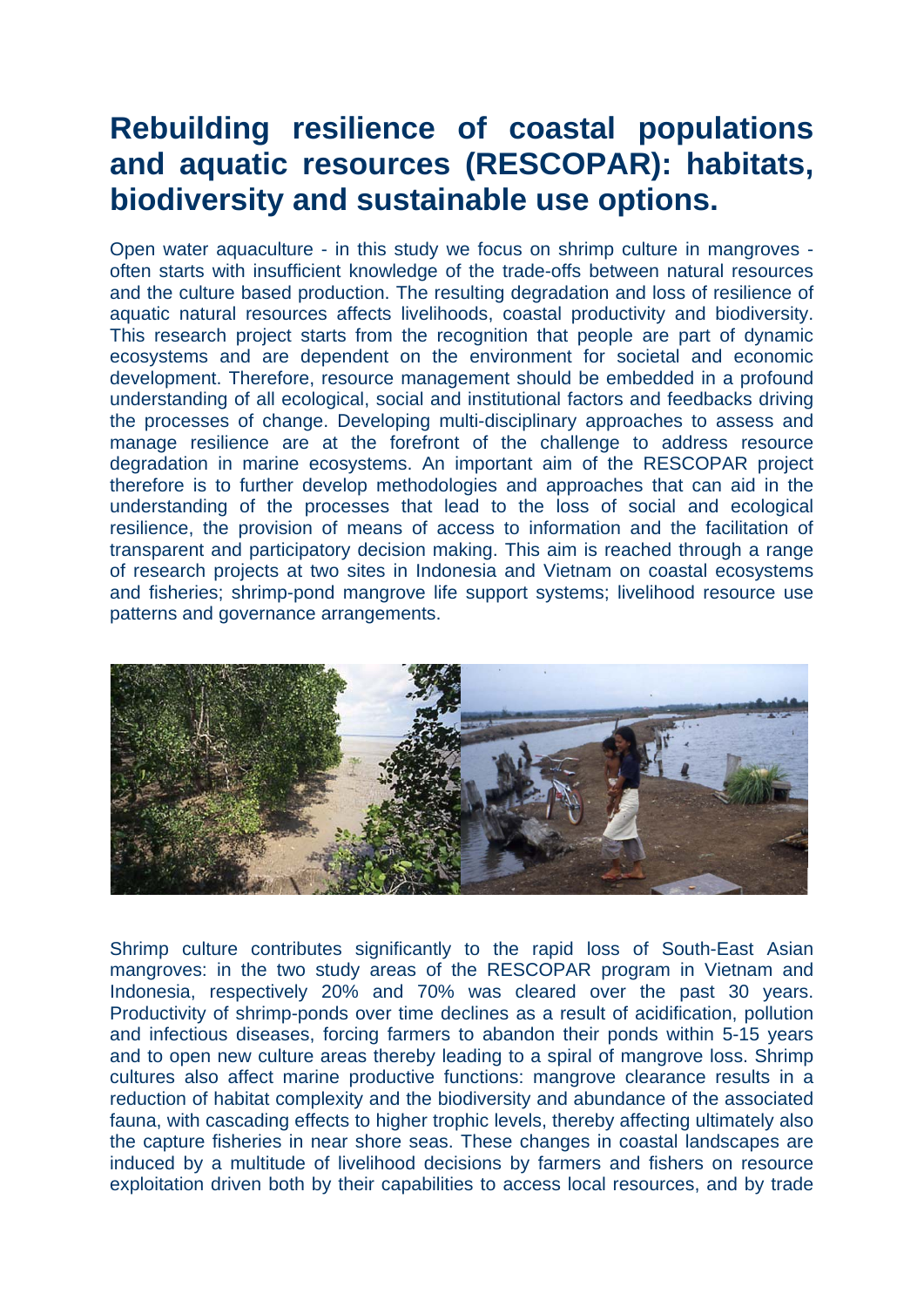and flows of information through local, national and global governance processes. Local arrangements to maintain coastal habitats and production systems are often ineffective: the slow degradation of resources means that warning signs often remain unrecognised. As a result, interventions are often too late, and spatial management is too fragmented. However, the ineffectiveness of management arrangements is also the result of governance processes controlling access to and participation in decision making from global to national and local socio-political scales.

The RESCOPAR research program focuses on understanding the ecological and social processes underlying the resilience of mangrove forested coastal ecosystems, and on the way decision making processes at different socio-political and spatial scales affect the use, management and conservation of living aquatic resources. A participatory and transparent decision making process will be facilitated by elucidating the position of stakeholders with regard to management tools and interventions.

Understanding will be gained through multidisciplinary research in PhD and MSc studies carried out at two selected sites in East Kalimantan in Indonesia and Ca Mau in Vietnam. Key challenges of the program are the identification of socially and ecologically sustainable fish based economic activities in the coastal zone, balancing the interests between poverty reduction (social resilience) with the sustainable use of natural resources for coastal fishery and mariculture (ecological resilience). Information and knowledge acquired will be presented at fora organised to gain interdisciplinary understanding of the basic research questions, and will result in various publications (PhD theses, peer-reviewed publications, book). Maintaining social and ecological resilience of coastal livelihoods and ecosystems may largely depend on particular pathways of development in different regions, a comparison between regions – Ca Mau, Vietnam and East Kalimantan, Indonesia - is required to derive some generic conclusions.

Providing access to information will be achieved through the development of spatially explicit management tools and information systems that support decision-making in coastal management. The aim of the program is to develop spatial scenarios, evaluated in a participatory way, that maintain a sustainable exploitation level of aquatic resource use for different stakeholders with multiple interests. Dissemination of results in local languages and aimed at local stakeholders will be a specific activity of the program.

Elucidating the position of stakeholders viz á viz management interventions will be part of the research process and requires interaction with local and provincial government authorities. Authorities and other stakeholders will be involved in the research process starting with the local program inception workshop and during the various fora in which research results will be presented.

Research activities in the four multidisciplinary themes are carried out by 9 sandwich PhD students and by probably 18 mostly local MSc students, supervised by nine Wageningen University Chairs of the research schools WIAS, PE&RC, CERES and WIMEK. Supervision in Vietnam and Indonesia will be done by a team of scholars from academic institutions (Can Tho University, Mulawarman University, Bogor Agricultural University and The Indonesian Institute of Sciences (LIPI)), a multilateral organisation (Network of Aquaculture Centres Asia (NACA)) and an NGO (WWF-Indonesia). The integrative aspects of the program will be ensured trough an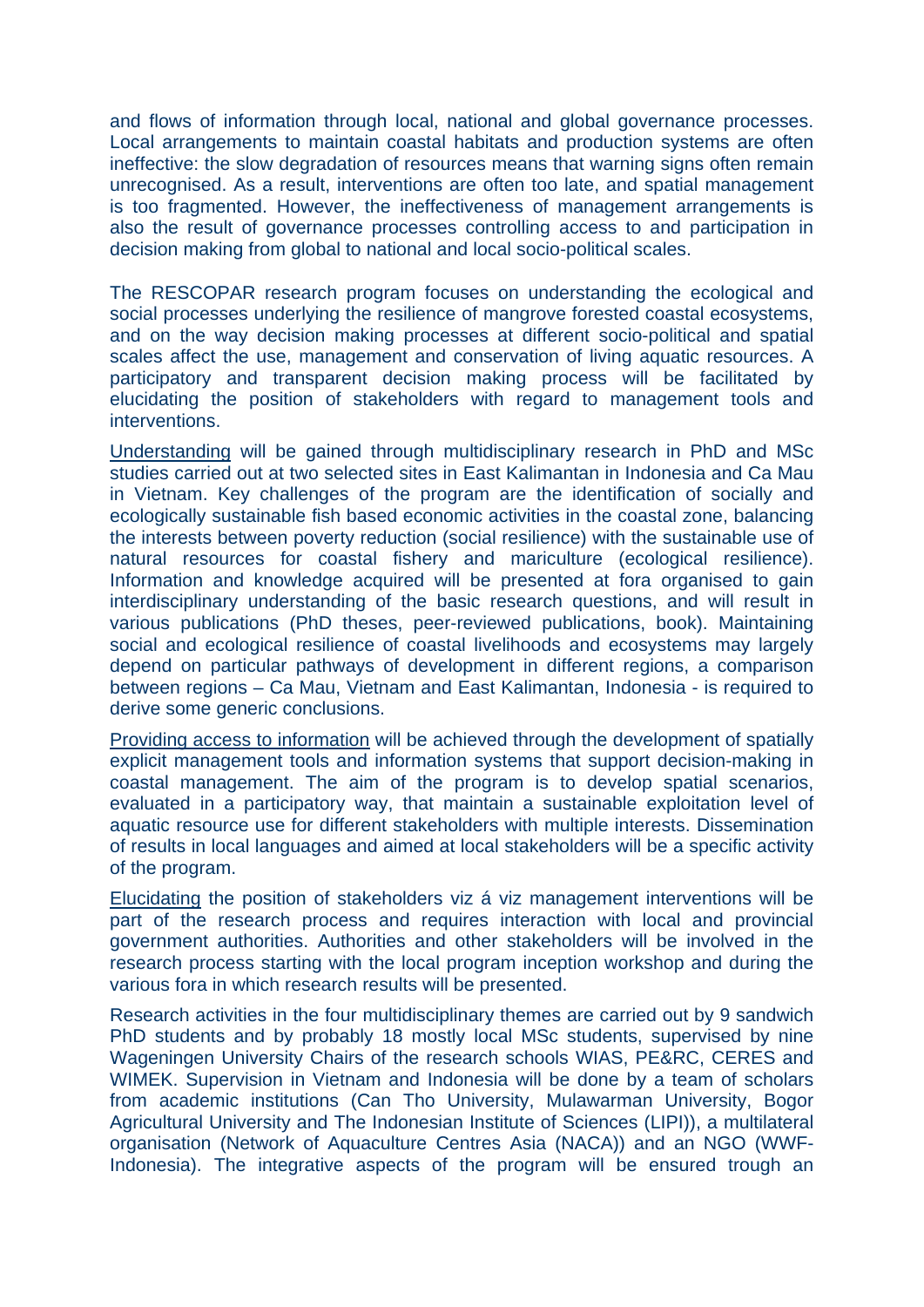International Advisory Board (IAB), a Wageningen Program Steering Committee (PSC) and through a series of scientific and stakeholder workshops. The interdisciplinary framework, working procedures and output are combined in a separate work package.

## *Research themes*

## **Theme 1: Impacts of spatial arrangements and temporal changes of aquaculture and fisheries activities in coastal aquatic ecosystems**

Coastal systems consist of coupled ecosystems as mangroves, sea grasses, coral reefs and near-shore seas. The spatial extent and configuration of a mangrove forest contribute to the sustenance of the fish/crustacean diversity and the productivity in mangrove enriched coasts. Consequently the nursery function of mangroves indirectly determines coastal fisheries catches. Habitat loss and fragmentation through pond construction will have impacts on coastal stocks, e.g. through loss of spawning and nursery functions, and through changes in the (spatial) allocation of coastal fisheries targeting them. A prediction is needed on how mangrove loss affects fish assemblages in essential estuarine habitats and what mangrove protection (Marine Protected Areas, maintaining coastal strips) can contribute to maintain coastal productivity.

### *PhD project 1: Trade-offs in coastal fisheries production, mangrove structure and extent and shrimp-culture: a spatial modeling approach*

| Site:                     | Mekong Delta, Ca Mau province, Vietnam;                                                                 |
|---------------------------|---------------------------------------------------------------------------------------------------------|
| Participating institutes: | Aquaculture and Fisheries Group and Geo-Information<br>Science and Remote Sensing-Wageningen University |
|                           | <b>Can Tho University</b>                                                                               |
| Scale:                    | coastal zone from habitat patch in mangrove forest to<br>coastal fisheries                              |

Reduction in mangrove habitat complexity is thought to reduce biodiversity and abundance of associated fauna, with cascading effects to higher trophic levels and ultimately fisheries. Size, location and connectivity are important attributes of mangrove habitats that function as nursery, feeding and shelter areas for fish and shrimp and with that enhance coastal production and recruitment to fisheries. Furthermore, to understand the relationship between mangroves and fisheries production reliable and accurate spatially referenced data from fisheries catches attributed to particular catchments are needed. We propose that the impact of mangrove conversion to shrimp-ponds, focused in particular on coastal fisheries, can be quantified by:

• Relating spatial extent and patterns of mangrove shape, structure and connectivity with their utilization as nurseries by selected commercially important fish and crustacean species;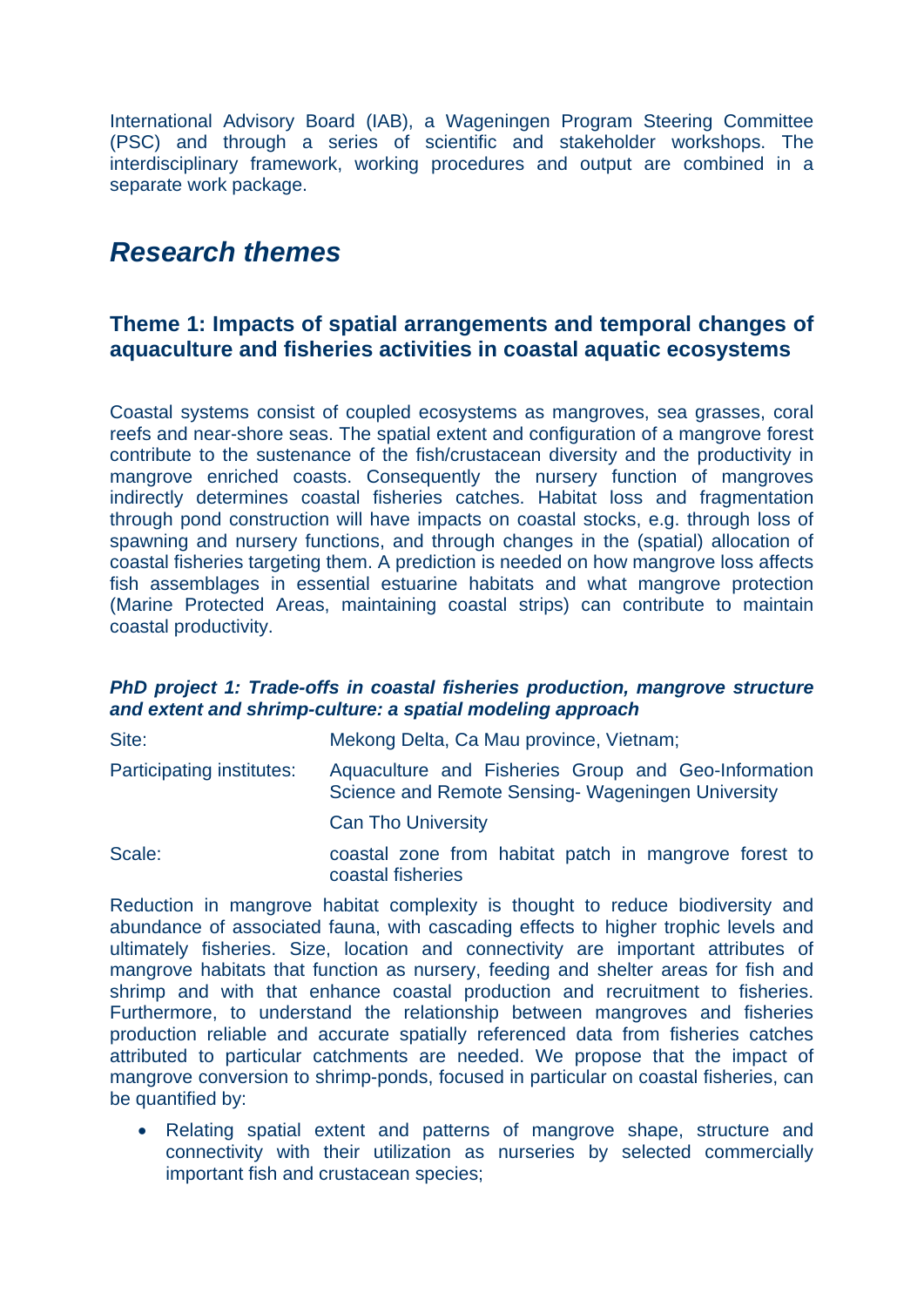- Assessing spatially referenced fisheries catch and fishing effort information, both historical and present.
- Activities entail the assessment of spatial change in the mangrove forests through the analysis of remote sensing images and historical maps of mangrove and adjacent near-shore seas; experimental fishing in mangrove and near-shore habitats; monitoring multigear and multispecies fisheries catch and effort data through logbooks filled in by participating local fishermen; assessment of historical changes through interviews with fishermen and pond farmers; spatial modeling.

The aim is to develop a spatial explicit model to evaluate the effect of different spatial scenarios of impacts of mangrove conversion on coastal productivity and diversity, by combining statistical fisheries information and information on habitat functions in the life-histories of fish species with spatial information techniques.

## *PhD project 2: Marine protected areas, shrimp farms and coastal fisheries: linkages through cascading effects*

| Site:                     | Berau Delta, East Kalimantan, Indonesia;                                                                                                                                |
|---------------------------|-------------------------------------------------------------------------------------------------------------------------------------------------------------------------|
| Participating institutes: | Research Ecology Group and Aquaculture and Fisheries -<br><b>Wageningen University</b>                                                                                  |
|                           | Mulawarman University, World Wildlife Fund for Nature -<br>Indonesia                                                                                                    |
| Scale:                    | Mangrove forest and adjacent habitats (coral reefs) in the<br>coastal zone from habitat patch in mangrove forest to<br>coastal fisheries; Derawan Marine Protected Area |

To understand and predict the changes from a productive to a non-productive state in shrimp-pond mangrove forest ecosystems it is important to study the negative and positive feedback processes that structure these systems so that indicators for state resilience can be found. At a larger scale the coastal mosaic of coupled coastal systems can be viewed as being built up from components, i.e. areas with a spatial extent, without flip-flopping coupled to components that show flip-flopping, while at a lower spatial scale these components are dealt with as being merely adjacent to each other. At the higher scale, the spatial arrangement of the components within the system thus becomes important: the spatial configuration and the extent of the different components of the ecosystem are essential attributes for reaching increased resilience. This has important consequences for the configuration of marine protected areas in relation to economic activities as mariculture and fisheries. A spatially explicit analysis is required before predictions can be made (Pittman et al 2004). Because productivity is one of the key parameters to describe ecosystem functioning, and because the south-east Asian mangrove and near-shore areas are widely used for fisheries, these areas are ideally suited to study the effects of resilience in a spatially explicit context. Productivity can be monitored through the effort of the local and regional fisheries. We predict that there is specific spatial setting and a maximum level of shrimp farming at which the productivity derived from coastal fisheries is stable, and system resilience can be maintained.

The activities entail a baseline study to quantify shrimp pond spatial configuration; a participatory questionnaire to indicate target fish species under multigear fisheries in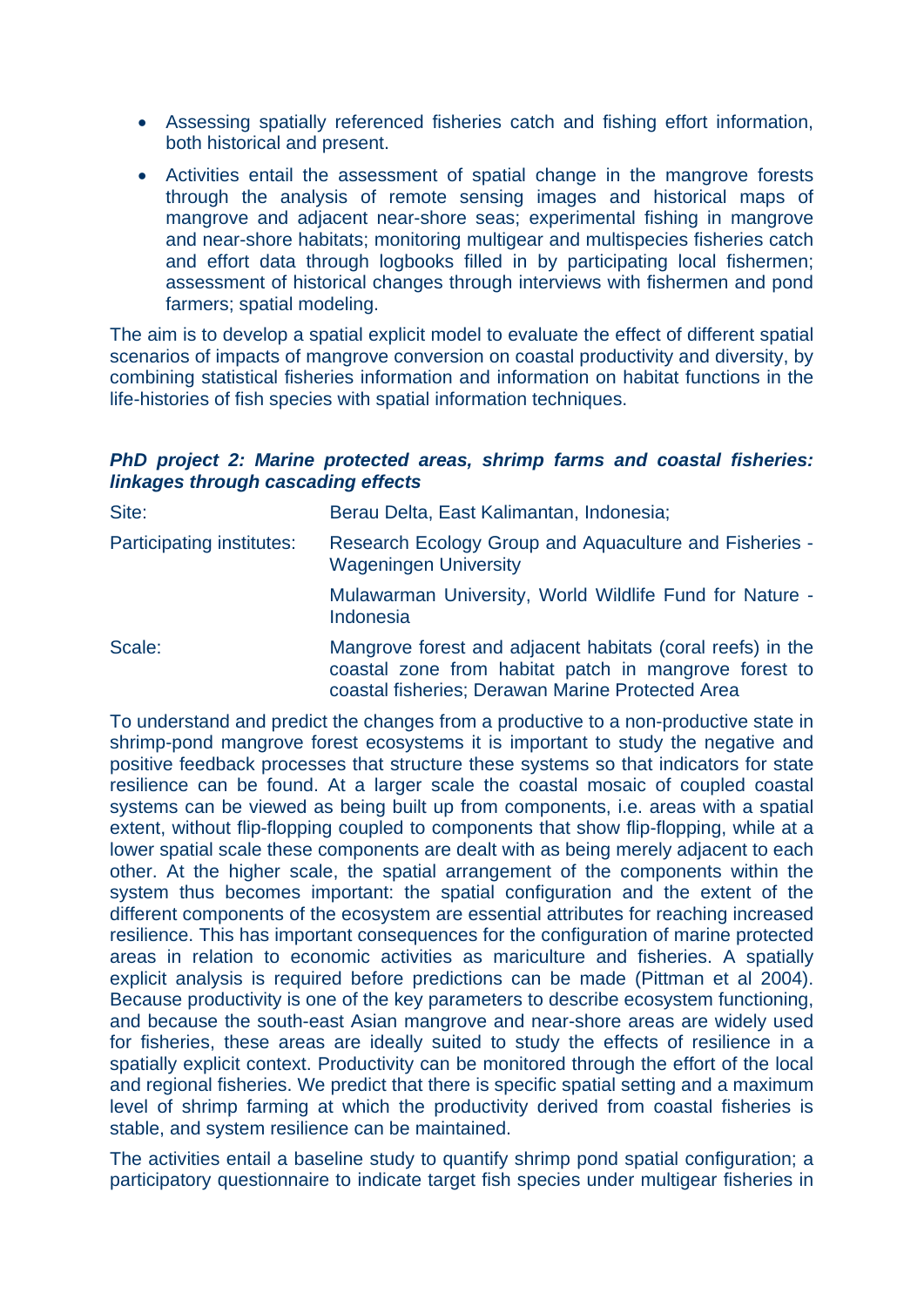respect to habitat preferences, seasonal effects and exploitation level; a monitoring study to quantify fisheries outcome and shrimp production with the assistance of fishermen and shrimp producers; experimental fishing of target fish species; modelling of fish community structure under influence of human exploitation from fisheries and shrimp ponds. The aim is an ecosystem model that can be used for scenario testing in particular related to the configuration of the Marine Protected Area in the Berau Delta mangrove-coral-reef system.

## **Theme 2: Spatial interactions and resilience of shrimp pond – mangrove forest ecosystems.**

Like many other types of animal production sectors, diseases and environmental problems are major limiting factors for sustainability in shrimp farming. Thus understanding the transmission modes for these diseases, how spatial planning could influence disease occurrence over a longer period, and how farm management influence the fate of wastes in the production system and their interaction with the shrimp health, are all important factors to improve sustainability in shrimp culture.

### *PhD project 3: Spatial spread and virulence development of White Spot Syndrome Virus in cultured shrimp*

| Site:                     | Mekong Delta, Ca Mau province, Vietnam;                                                                                                                                                        |
|---------------------------|------------------------------------------------------------------------------------------------------------------------------------------------------------------------------------------------|
| Participating institutes: | Laboratory of Virology and Quantitative Veterinary<br>Epidemiology - Wageningen University                                                                                                     |
|                           | <b>Can Tho University</b>                                                                                                                                                                      |
| Scale:                    | Interaction between virus and host (transmission) between<br>ponds within a location, between locations and between<br>successive batches of shrimps in the same pond of the<br>same location. |

WSSV is a rampant disease in cultured shrimp both in estuarine, tidal ponds and in other more inland farms around the world. It is also a threat to non-shrimp crustaceans, also in pristine environments. Virus replication, disease development en epidemics are highly dependent on shrimp culturing practices, trade and social infrastructure. This project will study the nature of a virus epidemic using molecular markers and try to explain the observed development of WSSV towards virulence. Virus isolates will be obtained from different locations (regions, ponds), from the same locations at different times, and from experimental passages in shrimp. These different isolates will be characterised both genotypically as well as phenotypically. For the latter, isolates will be compared in standard experiments (to be developed together with PhD 4) both for virulence as well as transmission characteristics. Virulence markers will be identified and studied. The typing will be used to reconstruct the evolutionary history of WSSV epidemic and in collaboration with PhD 4, study the transmission paths and quantify transmission between ponds and between production cycles.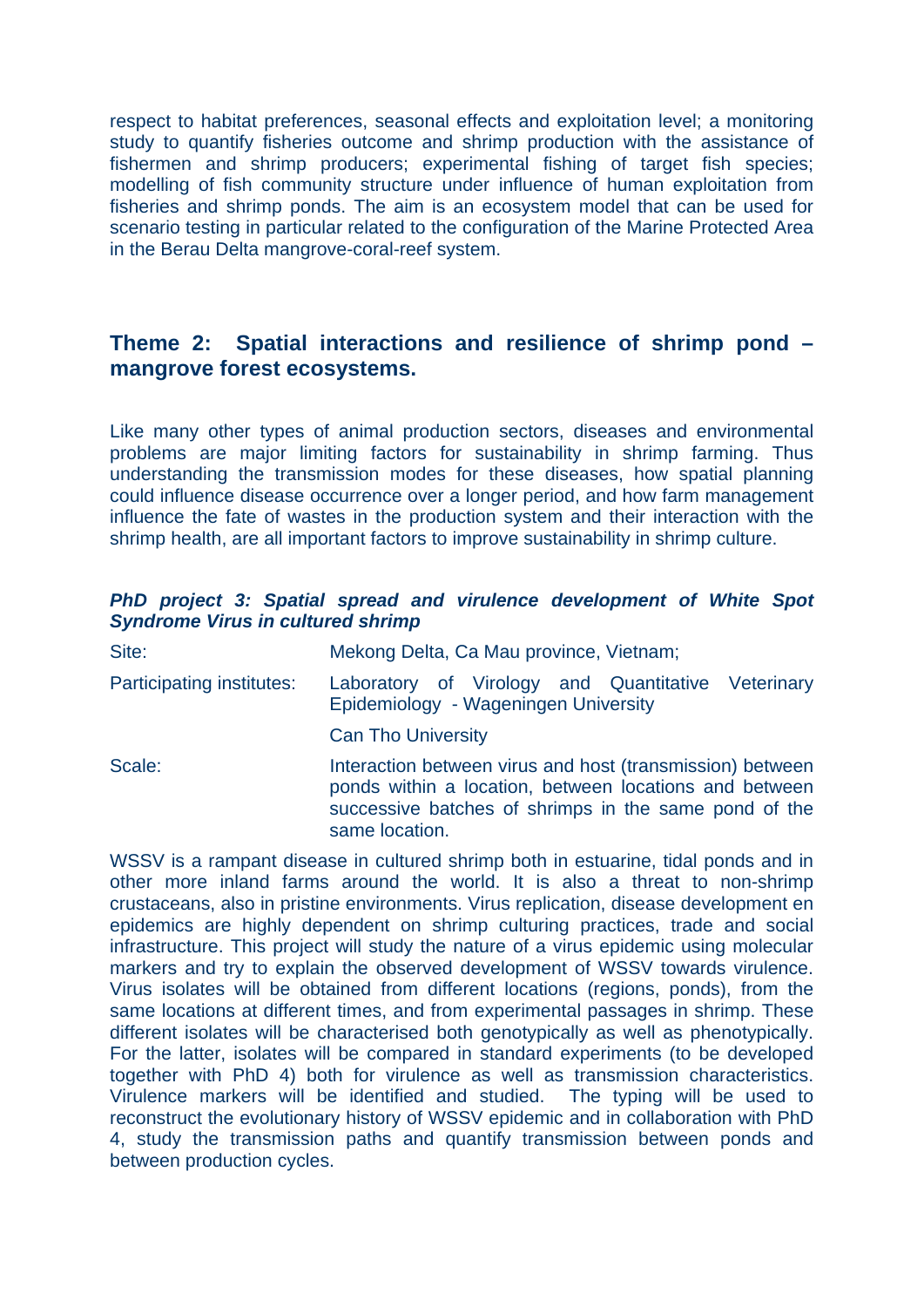## *PhD project 5: Disease transmission of White Spot Syndrome Virus in shrimp*

| Site:                     | Mekong Delta, Ca Mau province, Vietnam;                                                                                                                        |
|---------------------------|----------------------------------------------------------------------------------------------------------------------------------------------------------------|
| Participating institutes: | Laboratory of Virology, Aquaculture and Fisheries Group<br>and Quantitative Veterinary Epidemiology - Wageningen<br><b>University</b>                          |
|                           | <b>Can Tho University</b>                                                                                                                                      |
| Scale:                    | Interaction between virus and host at a limited time scale<br>(the production cycle of one pond) and a limited spatial<br>scale (the pond and its neighbours). |

The potential for transmission and the susceptibility of shrimp to White Spot Syndrome Virus disease will be studied experimentally and by observations of natural outbreaks in ponds. The experiments and observations will lead to quantification of the parameters necessary to model "within pond" transmission. Additional data from the PhD project 3 will allow modelling of "between pond and between production cycle" transmission. Moreover, the two PhD studies, 3 and 4 will provide insight in when infection with WSSV will lead to disease (clinical signs). This information will be correlated with coastal pond and mangrove estuary management parameters. With this information we can quantitatively model disease development dependent on management both spatially and over time.

## *PhD project 5: Mechanistic analysis and (possible) optimisation of management measures on pond level and adjacent mangrove forest*

| Site:                     | East Kalimantan, Indonesia;                                                                            |
|---------------------------|--------------------------------------------------------------------------------------------------------|
| Participating institutes: | Aquaculture and Fisheries Group and Aquatic Ecology<br>and Water Quality Group - Wageningen University |
|                           | Mulawarman University, Bogor Agricultural University                                                   |
| Scale:                    | Shrimp ponds and patches (undisturbed and restored) of<br>mangrove forest                              |

This project provides insight on how pond development influences environmental quality and health of shrimps by studying the relation between environmental quality and shrimp health in coastal ponds and mangrove estuaries. The activities of this study are a mix of field work and experimental work. As read out parameter of environmental quality, the availability of dissolved oxygen in the sediment and in the flocculent layer on top of the sediment in ponds and mangrove forests is chosen, taking both horizontal and vertical variability into account. In marine benthic environments, dissolved oxygen is considered one of the key parameters determining biodiversity and productivity. Equal importance will be given to field observations and laboratory scale mesocosm studies. Field samples will be taken of the benthic communities and related to abiotic factors, including O2, TAN and NO2 levels. The samples will be taken in such a way that the biomass present per surface unit area can be calculated. The species diversity in benthic samples will be determined to compare biodiversity between sample sites. Mesocosm studies concentrate on the relationship between environmental conditions and shrimp health. The mesocosm studies will be executed in close collaboration with the PhD study on disease transmission of white spot syndrome virus in farm raised shrimps (PhD 2.2)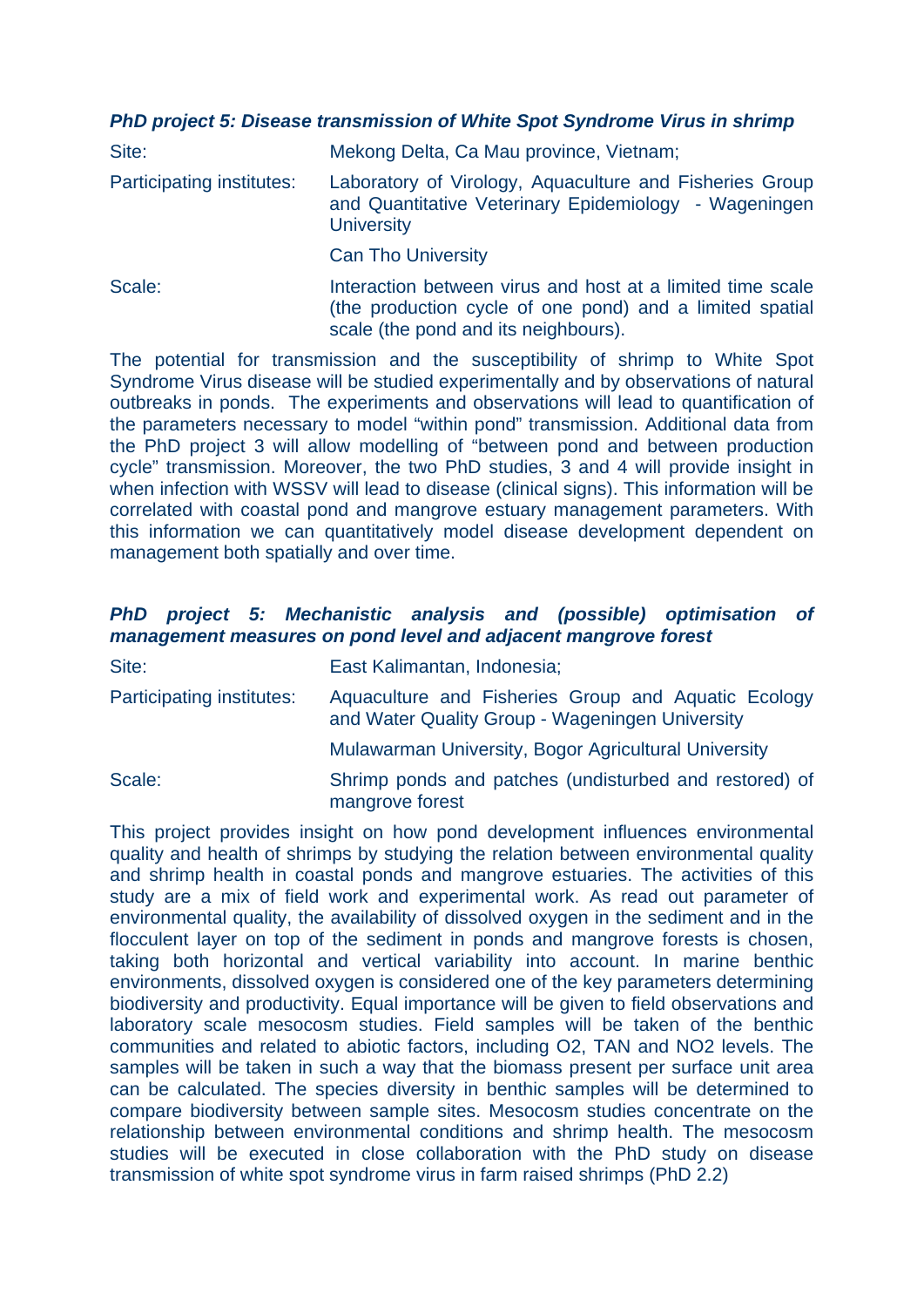## **Theme 3. Trade-offs and feedbacks in resource use patterns, institutions and livelihoods**

Vietnam and Indonesia have different political, social-cultural, and environmental histories. State and non-state institutional arrangements result in different dynamics of global-local interactions concerning aquatic resource use, regulation, and decision making. Discriminating factors in the comparison between the two studies are:

1) population mobility;

2) the strength of customary regulations vis-à-vis national and transnational social, economic and environmental forces;

3) the flows of information and processes of knowledge construction between stakeholders at various scales; and

4) The material, technical, and environmental conditions of aquaculture development.

This subprogram aims to compare systematically the ways in local decision-makers in fish-based livelihoods operate within these contexts in order to identify the crucial factors that cause these livelihoods to evolve in specific (unsustainable) directions. These factors can be at the basis for recommendations concerning the domains where to initiate activities to improve governance arrangements of mariculture resources at decentralised, national, and international/regional scales.

### *PhD project 6: Decision-making and change in coastal fish-based livelihoods in the Ca Mau area, Vietnam*

| Site:                     | Mekong Delta, Ca Mau province, Vietnam;                                          |
|---------------------------|----------------------------------------------------------------------------------|
| Participating institutes: | Law and Governance Group, Rural Development<br>Sociology - Wageningen University |
|                           | <b>Can Tho University</b>                                                        |
| Scale:                    | Localities of shrimp farmers and estuarine and coastal<br>fishers and traders    |

The objective of this project is to analyze decision-making of individuals in fish-based livelihoods in the Mekong Delta in Vietnam in order to identify the most relevant technical, ecological, economic and political factors influencing livelihood decisions and the expansion of shrimp production at the level of households and commercial fish-producers both in mariculture and in fisheries. This will be done in a context of rapid expanding production of shrimp in ponds and rapidly decreasing areas of mangrove forests. Particular attention will be given to the institutional and legal arrangements rendering access to the necessary resources for the sustenance of livelihoods and markets as the entry points for improved policy-making concerning the growing of fish and shrimp and the sustainable management of mangrove ecosystems. The identified factors influencing livelihood decisions will provide the linking pins with the technical and governance PhD projects and relevant clues for developing policies for the sustainable management of artisanal fisheries and mangrove forests. The main methods are life-history interviews and the investigation of livelihoods by monitoring flow of inputs, labour investments, outputs and income. With the help of focussed interviews information will be gathered on the rationales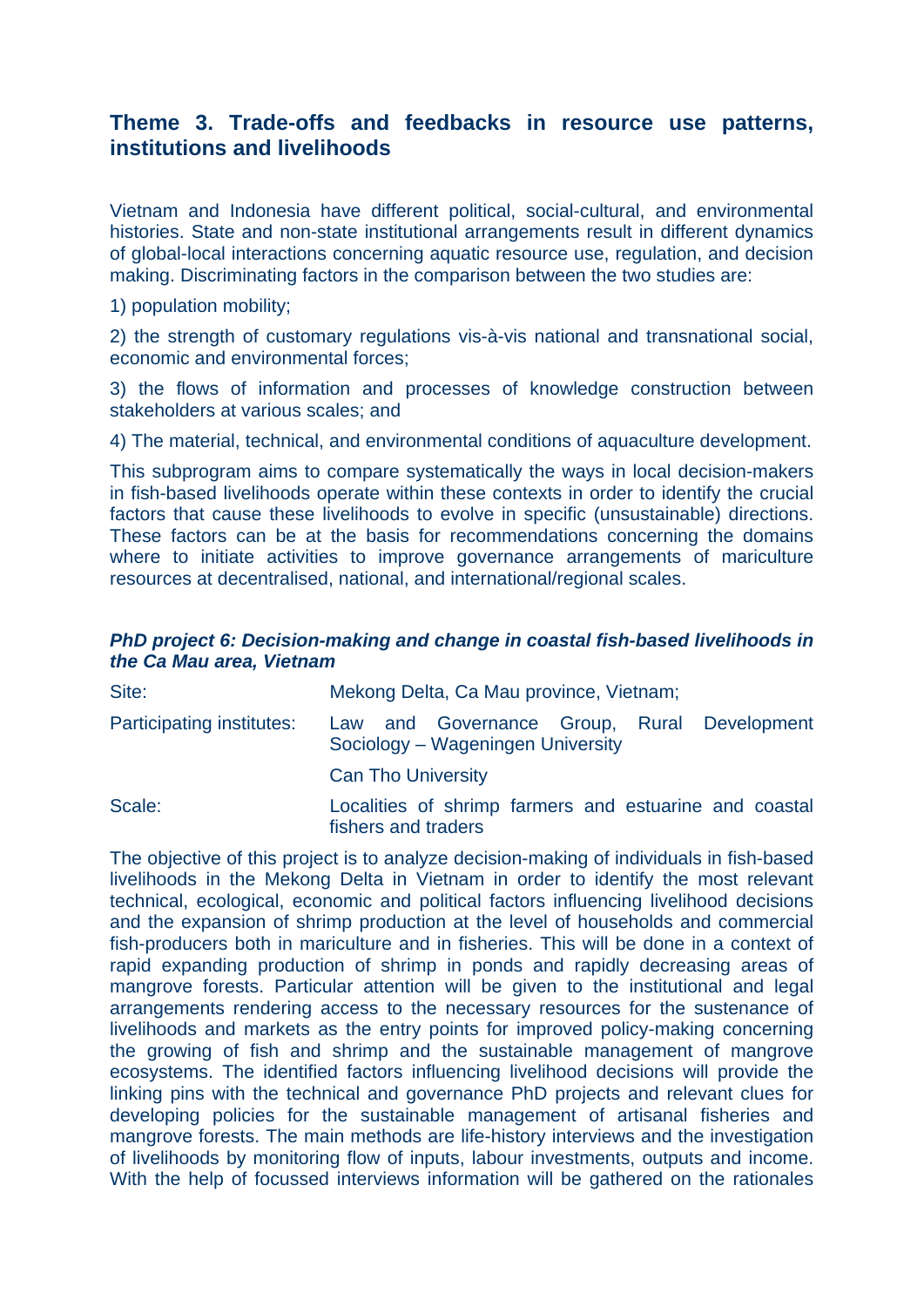and driving factors behind decisions and the consequences of sudden shocks (risks) in taking decisions.

|                           | PhD project 7: Decision-making and livelihoods in East Kalimantan, Indonesia                  |
|---------------------------|-----------------------------------------------------------------------------------------------|
| Site:                     | East Kalimantan, Indonesia;                                                                   |
| Participating institutes: | Rural Development Sociology and Aquaculture and<br>Fisheries Group - Wageningen University    |
|                           | Mulawarman University, The Indonesian Insitute of<br>Sciences, Research Center for Economics. |
| Scale:                    | Localities of shrimp farmers and fishers and traders                                          |
| To be developed.          |                                                                                               |

## **Theme 4: Governance arrangements facilitating change in aquatic natural resource use**

Governance is a political process that deals with how power is distributed between stakeholders, allowing different groups to participate, control and use resources in a way transparent to all others involved. Customary and state governance processes over natural resources are increasingly interdependent, linked by locally and globally scaled forces that create and regulate flows of information, commodities and finance. State and non-state institutional arrangements, with their associated political, socialcultural and environmental histories, resulting from these global-local dynamics influence decision-making over aquatic resource use, regulation and management. Vietnam and Indonesia contrast two different sets of dynamics or development pathways to market liberalisation and control over the natural resources. The PhD studies in each country compare development pathways by focusing on coastal resources in the context of: agency and mobility of resource dependent populations; the material, technical, and environmental conditions of mariculture and fisheries development; the influence of national and trans-national forces over customary institutions; formal and informal access to information and trade; and the construction of knowledge between stakeholders at various scales. The sub-programme will provide a scientific basis for recommendations concerning improved governance arrangements of living aquatic resources both across coastal environments and socio-political national and international scales.

## *PhD project 8: Global and local governance over coastal zone management in the Mekong Delta: the resilience of coastal communities to ecological change.*

| Site:                     | Mekong Delta, Ca Mau province, Vietnam;                                         |
|---------------------------|---------------------------------------------------------------------------------|
| Participating institutes: | Environmental Policy Group, Law and Governance Group<br>- Wageningen University |
|                           | <b>Can Tho University</b>                                                       |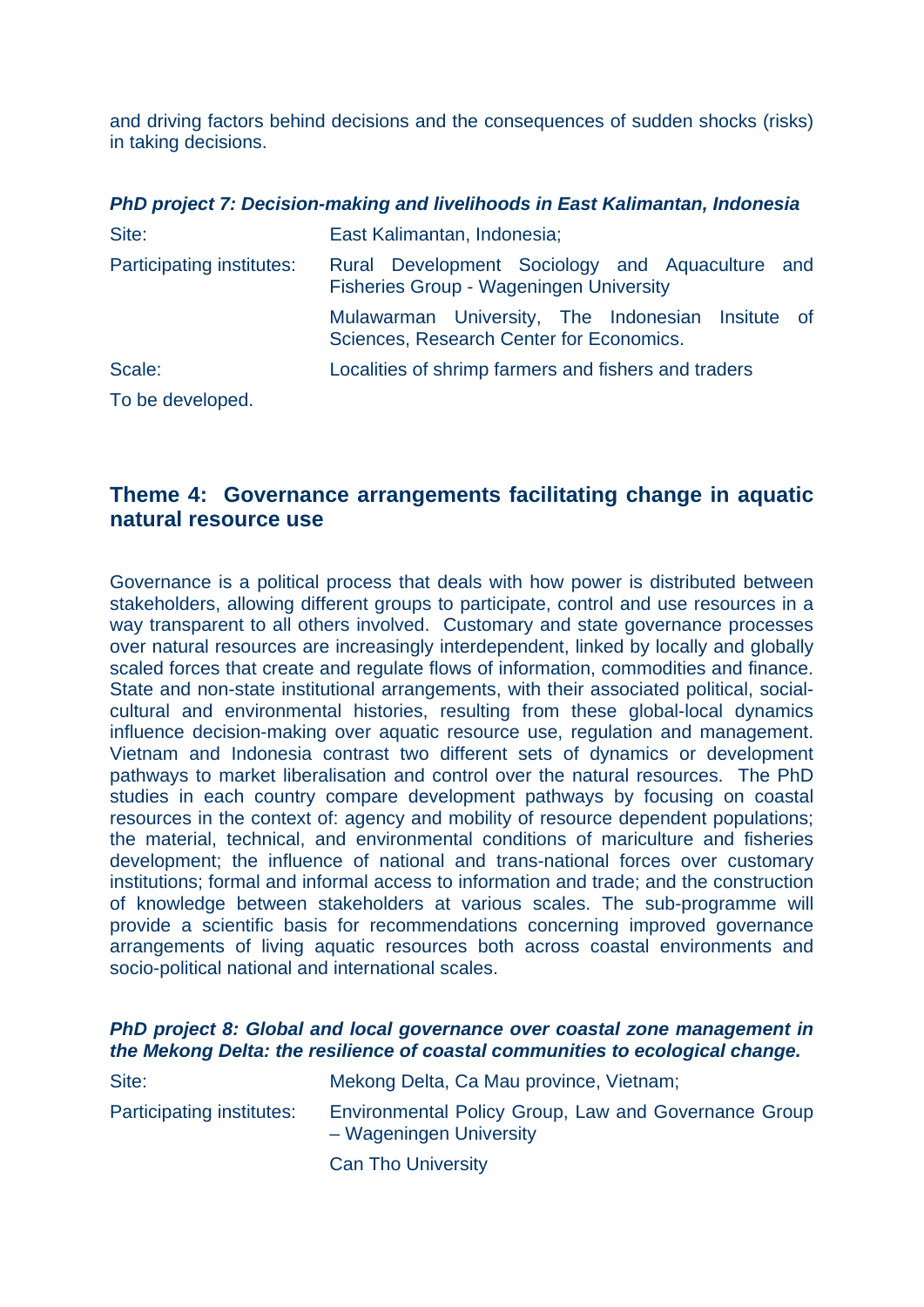Scale: Research activities will be divided between analytical scales: global (trade, policy information dissemination); national (shrimp and fisheries management, extension and trade); local (policy, management, trade)

Population growth and increased transport infrastructure in the Mekong Delta of Vietnam has led to rapid change of land use and resource exploitation in diverse coastal habitats. The ecological vulnerability of coastal environments is directly linked to the social resilience of coastal communities who are dependent on aquatic resources. These communities do not operate in isolation, but instead make decisions based on a combination of government policy, customary institutions and market trade. As the Vietnamese government further promotes an export oriented economy the decisions taken by resource users and planners alike is increasingly dependent on their access to global flows of information, commodities and finances. Customary institutions control decision making at the local level through a range of context specific, socially and culturally embedded norms, rules and regulations. In order to facilitate equitable and sustainable management of coastal resources, managers and resource users alike require a more informed understanding of how increasingly globalised dynamics - such as trade, information and finance - influence local level decision-making over resource use. Using a multi-scale, multi-actor approach the research will incorporate both quantitative and qualitative methods to examine the trade-offs between existing governance arrangements at global, national and local levels that influence relevant state and customary institutions governing the use and management of coastal areas. At the local level resource use history, conceptual mapping, and participant observation will be used to identify and critically analyze the role of customary resource use, trade and management regimes. At national and global levels, policy networks will be analyzed through in-depth interviews and analyses of legal and institutional frameworks of relevant state and non-state organizations responsible for trade, policy, management and information dissemination. To integrate multiple scales into a coherent analysis both conceptual and spatial mapping techniques will be used to track the flows of policy, information commodities between global, national and local levels.

## *PhD project 9: Coastal governance between decentralisation and transnational forces in Eastern Kalimantan, Indonesia*

| Site:                     | East Kalimantan, Indonesia;                                                                                                                                                                                                  |
|---------------------------|------------------------------------------------------------------------------------------------------------------------------------------------------------------------------------------------------------------------------|
| Participating institutes: | Rural Development Sociology, Environmental Policy<br>Group - Wageningen University                                                                                                                                           |
|                           | Mulawarman University, The Indonesian Insitute of<br>Sciences, Research Center for Economics.                                                                                                                                |
| Scale:                    | Research activities will be divided between analytical<br>scales: global (trade, policy information dissemination);<br>national (shrimp and fisheries management, extension and<br>trade); local (policy, management, trade) |

East Kalimantan is rich in aquatic resources. The region serves as a socio-economic frontier attracting entrepreneurs from Kalimantan and elsewhere. Indonesian models for resource management are usually top-down, land-oriented, and sector bound. Coastal governance differs in that it concerns highly dynamic aquatic resource uses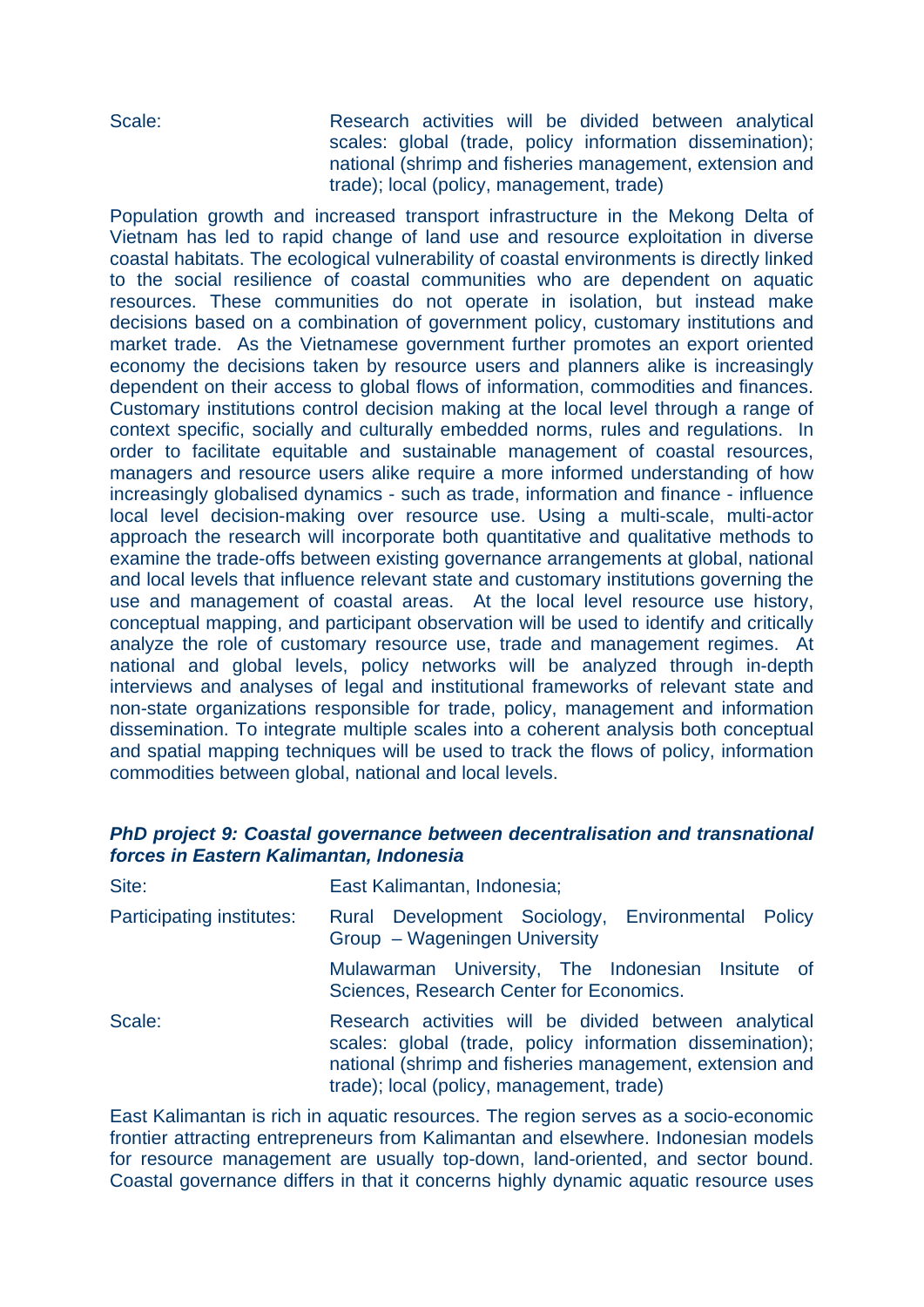and management decisions across administrative scales and sectors. It needs to accommodate the livelihood needs of a highly mobile population, short-term changes in livelihoods involving aquatic resource management, and trans-national to decentral scales of decision-making. Insight is needed in the actual implementation of laws and regulations, the resource-related practices of a variety of local 'stakeholders' who have unequal access to the resources, and the institutional contexts, historical processes and social values within which these are embedded.

This is a bottom-up case study of everyday practices and strategies of actors at multiple social spatial and temporal scales. A three-tiered approach is used of field research, including interviews, cognitive mapping, and observations. This is supported by an historical analysis of secondary sources and oral history accounts to show historical transformations since 1950s at district, provincial, national and transnational levels using formal statistics, maps. Both qualitative and quantitative data will be gathered to supplement each other, as well as to complement official statistical data. A policy study of central/decentralized laws and regulations will provide insight in possible overlap and contradictions between legal texts, between laws and regulations issued by different sectors and levels, and between the laws and their implementation. The RESCOPAR PhD in Kalimantan closely co-operates with at least 2 MSc researchers of the EU-funded MANGROVE project who will carry out livelihood studies and the PhD researcher working on governance in Vietnam.

## *Research partners*

WU Graduate Schools

WIAS

Prof. Johan van Arendonk, chairman WIAS, Marijkweg 40, Wageningen

Prof. Johan Verreth, chairgroup Aquaculture and Fisheries (AFI), scientific leader RESCOPAR

Prof. Mart de Jong, chairgroup Quantitative Veterinary Epidemiology (QVE)

**CERES** 

Prof. Han van Dijk, chairgroup Law and Governance (LAW)

Prof. Leontine Visser, chairgroup Rural Development Sociology (RDS)

PE&RC

Prof. Just Vlak, Laboratory of Virology (VIR)

Prof. Arnold Bregt, Laboratory for Geo-Information Science and Remote Sensing (GRS)

Prof. Herbert Prins, chairgroup Resource Ecology (RE)

#### WIMEK

Prof. Marten Scheffer, chairgroup Aquatic Ecology and Water Quality (AEW) Prof. Arthur Mol, chairgroup Environmental Policy (ENP).

WU co-ordinators:

chairgroup Aquaculture and Fisheries, PO Box 338, 6700AH Wageningen